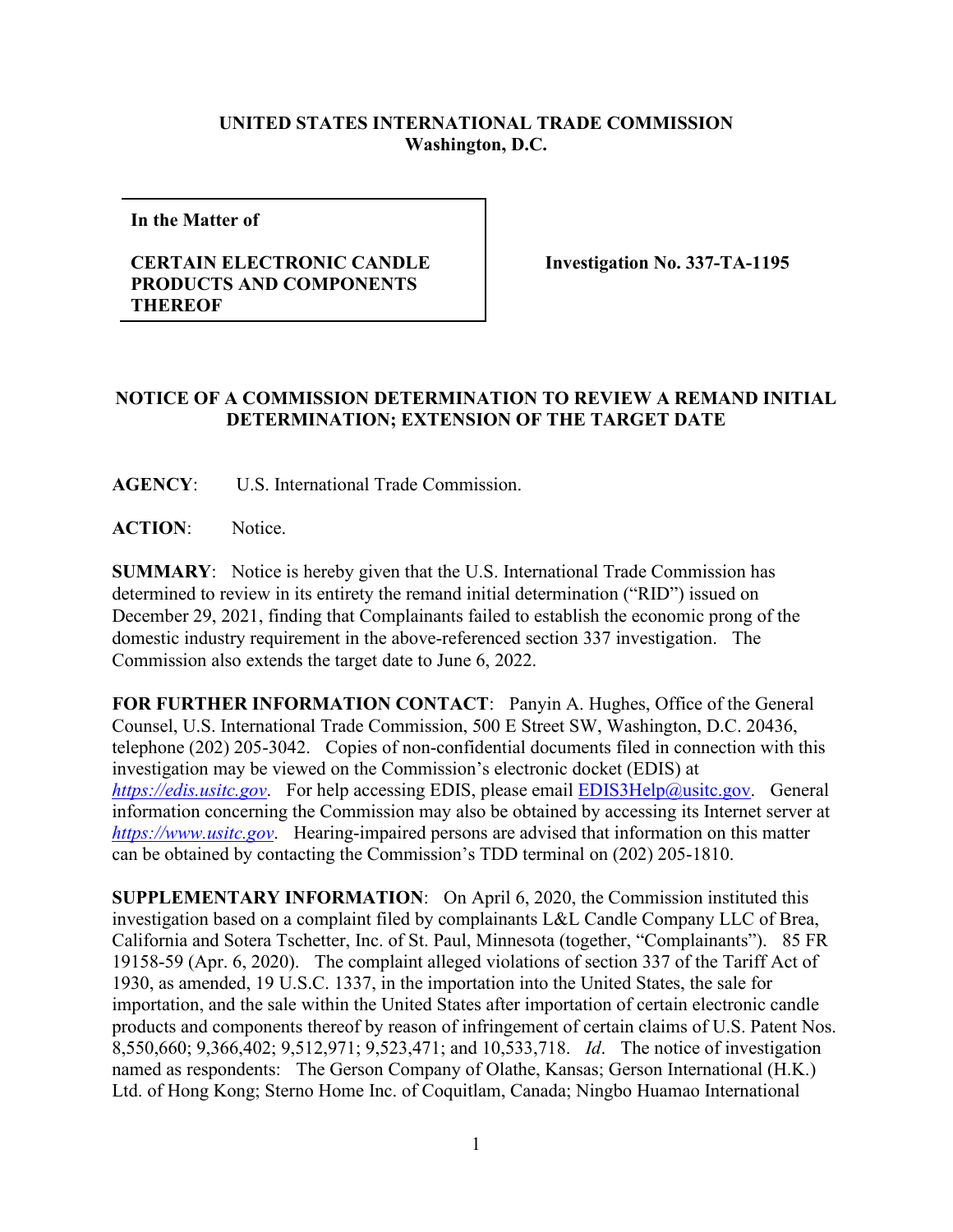Trading Co., Ltd. of Ningbo City, China; Ningbo Yinzhou Langsheng Artware Co., Ltd of Ningbo City, China; Lifetime Brands, Inc. of Garden City, New York; Scott Brothers Entertainment, Inc. of Las Vegas, Nevada; Nantong Ya Tai Candle Arts & Crafts Co., Ltd. of San Gabriel, California; NapaStyle, Inc. of Napa, California; Veraflame International, Inc. of Vancouver, Canada ("Veraflame"); MerchSource, LLC of Irvine, California; Ningbo Mascube Import Export Company of Ningbo City, China ("Ningbo Mascube"); Decorware International Inc. dba Decorware Inc. of Rancho Cucamonga, California; Shenzhen Goldenwell Smart Technology Co., Ltd. of Shenzhen City, China; Shenzhen Ksperway Technology Co., Ltd. of Shenzhen City, China; Ningbo Shanhuang Electric Appliance Co. of Ningbo City, China ("Ningbo Shanhuang"); Yiwu Shengda Art Co., Ltd. of Yiwu City, China ("Yiwu Shengda"); Shenzhen Tongfang Optoelectronic Technology Co., Ltd. of Shenzhen City, China; TFL Candles of Shenzhen City, China; Guangdong Tongfang Lighting Co., Ltd. of Hong Kong; Tongfang Optoelectronic Company of Hong Kong; and Virtual Candles Limited of Kent, United Kingdom ("Virtual Candles"). *Id.* at 19159. The Office of Unfair Import Investigations ("OUII") was also named as a party to the investigation. *Id*.

Of the twenty-two respondents, five were terminated based on consent orders, eight were terminated based on settlement agreements, three were terminated based on a voluntary withdrawal of the complaint due to an inability to serve, and one was terminated based on a summary determination of no importation. The Commission found the following five remaining respondents in default for failing to respond to the complaint and notice of investigation and for failing to show cause why they had not done so, or for failing to participate in discovery: Veraflame, Ningbo Mascube, Ningbo Shanhuang, Yiwu Shengda, and Virtual Candles ("the Defaulting Respondents").

On November 13, 2020, Complainants moved for a summary determination of violation as to the Defaulting Respondents and for a recommendation for the issuance of a general exclusion order. On December 4, 2020, OUII filed a response that questioned whether Complainants had satisfied the economic prong of the domestic industry requirement, but otherwise supported a finding of violation of section 337 and issuing a general exclusion order. On April 2, 2021, the ALJ issued an initial determination ("ID"), Order No. 41, granting Complainants' motion for summary determination of violation by each of the five Defaulting Respondents. Order No. 41 (Apr. 2, 2021).

On May 19, 2021, the Commission determined on its own motion to review the ID's finding that Complainants satisfied the economic prong of the domestic industry requirement. 86 FR 28143-46 (May 25, 2021). On August 13, 2021, the Commission vacated the findings in the ID on the economic prong of the domestic industry requirement and remanded the investigation to the then Chief Administrative Law Judge ("ALJ") for the issuance of a remand initial determination.

On December 29, 2021, the then Chief ALJ issued the subject RID, finding that Complainants failed to establish the economic prong of the domestic industry requirement. On January 20, 2022, Complainants filed a petition for review of the RID. On January 28, 2022, OUII filed a response to Complainants' petition.